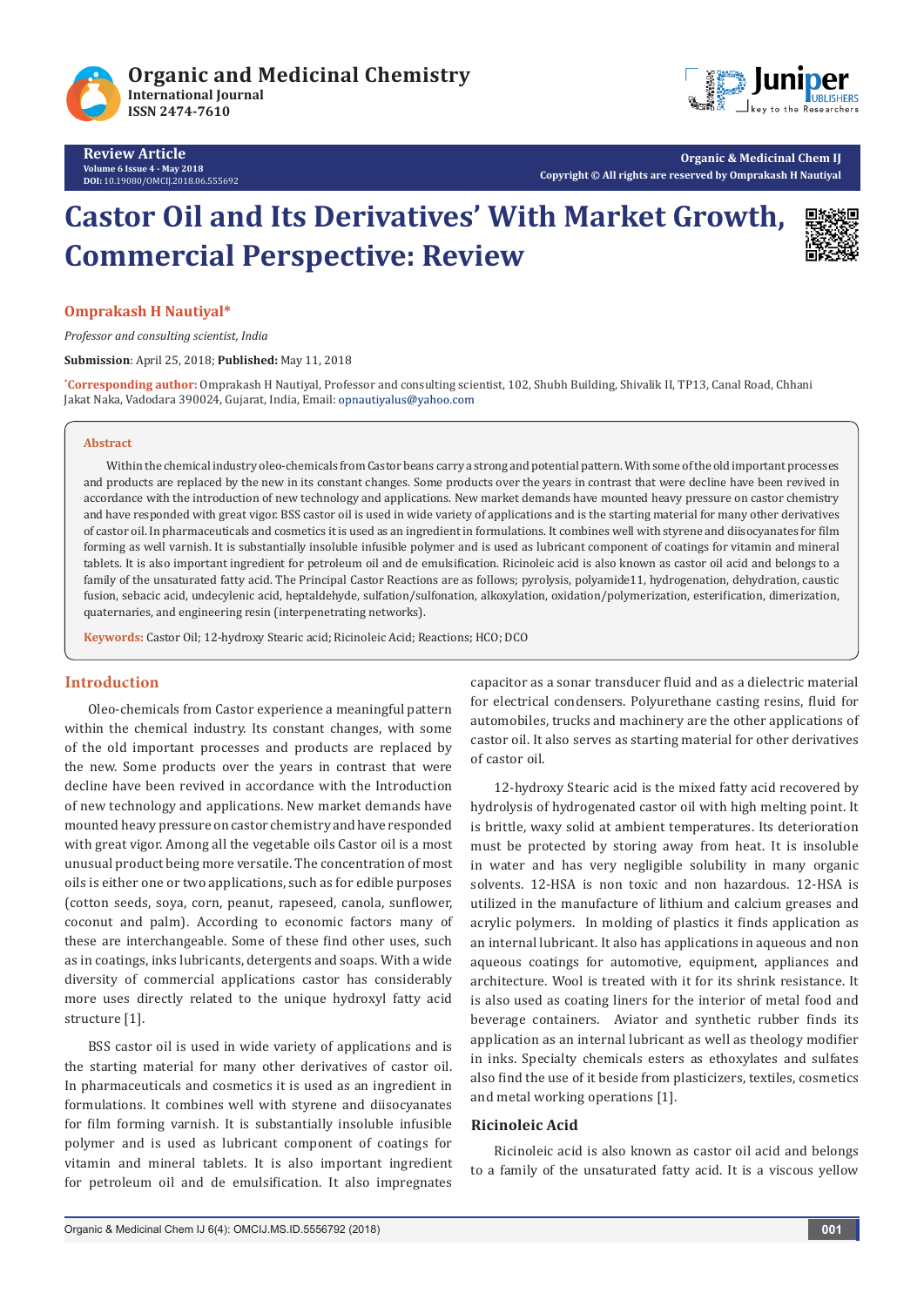liquid having melting point 5.5oC and boiling point 245oC. It is immiscible with water and miscible with most of the organic solvents. Hydrolysis of castor oil yields it. It has uses in textiles finishing, in coating inks and in making soaps. Ricinoleic acid can be reacted with bases like caustic, ammonia, ethanolamines, to prepare soaps. These materials find its applications in cutting oils, industrial lubricants, emulsifiers and metal working compounds and impart lubricity, and rust proof characteristics. Ricinoleic acid is helping aid in making transparent bar soaps and high solids liquid soaps. It also enables the homogenization of phenolic and cresylic ingredients in industrial germicides, disinfectants, and heavy duty detergents. It is also an efficient pigments and dye dispersants that finds uses in inks, coatings, plastics, cosmetics and so on. Its sodium and potassium soaps are emulsifiers and foam stabilizers. It finds very important use in manufacturing poly glycerol poly ricinoleate (PGPR) a key ingredient in chocolates products. The sodium soap is useful as emulsifier, stabilizer, and de foam for emulsion polymerization of resins such as PVC and PVAC. It is also used for the treatment of leather. It provides good wetting, flexibility and softening properties to leather [2].

# **Properties of Pigments and Dispersing Dyes**

Castor oil and many of its derivatives such as esters, hydrogenates and ethoxylates are well understood for their ability to wet surfaces acting as excellent carriers of pigments and dyes. Typical as colors for food stuffs, plastics, lipstick, paints, lacquers, coatings, inks, sealants, adhesives and color concentrates for plastics.

### **Reactions**

As per current commercial practice many castor reactions are utilized as described follow. However there are certain limiting factors that must be recognized. An important illustration is the formation of estolides resulting from a linkage between hydroxyl and carboxyl groups. On storage the hydroxyl in ricinoleic acid forms an ester with the carboxyl. Decline of both hydroxyl value and acid value goes down as reaction proceeds. The change is well known with commercial ricinoleic acid and the two values can change by 5%-10% within 90 days from original production. The subject of castor estolides is reviewed by Modak and Kane which has an important list of references. There are citations where theoretically sound reaction mechanisms cannot be undertaken because of this interference. The ricinoleic acid structure explains why it could not be refined or purified by distillation by the conventional commercial procedure for purifying other fatty acids. Distillation affects the hydroxyl-acid linkage produces an alteration as the product is no longer ricinoleic acid. Factually, the estolide formation becomes one stage in the conversion to dehydrated castor fatty acids, the process for which is explained in this section [2].

In accordance of actual castor tonnage consumption the reactions are presented in order. The comparison of hydrogenated castor with polyamide 11 is difficult to compare. The latter is

the larger, producing finished product by one manufacturer. Numerous hydrogenaters, found worldwide. Their product finds applications as an intermediate for several different end products. Polyamide is arbitrarily placed first and the volume of the two is comparable. The Principal Castor Reactions are as follows; Pyrolysis, Polyamide 11, Hydrogenation, Dehydration, Caustic Fusion, Sebacic Acid, Undecylenic Acid, Heptaldehyde, Sulfation/Sulfonation, Alkoxylation, Oxidation/Polymerization, Esterification, Dimerization, Quaternaries and Engineering Resins (Interpenetrating Networks) [2].

# **Castor Oil and Derivatives in Liquid Carbon Dioxide**

Castor oil, Heptaldehyde and heptyl alcohol were included in a study of the mutual solubility of liquid carbon dioxide with each of 261 other substances. The solubility of carbon dioxide in each substance determined as such as was the solubility of each substance in carbon dioxide. 464 ternary systems were prepared with triangular graphs. Advanced research in physical properties of organic chemicals this project was to establish fundamental properties [3].

# **Process Description for Castor Oil and Its Derivatives**

# **Process Description for Hydrogenated Castor Oil [HCO]:**

a) The raw material, bleached castor oil (BSS grade) is processed under vacuum condition at a temperature of around 160oC in presence of nickel catalyst.

b) No sooner does the raw material reaches its required temperature, the vacuum is stopped and hydrogen is fed, while the stirrer is still operating.

c) The hydrogen feed is closed as the required degree of hydrogenation is achieved and after this, hydrogenated product is started cooling.

d) As the product temperate reaches around 100°C, the final product gets filtered, cooled and then conveyed to flaking unit for flaking and bagged.

**Process Description for Dehydrated Castor Oil (DCO):** The reaction vessel is fed with castor oil stock grade through deaerator vessel. The oil gets dried in this vessel and completely freed from air, a higher temperature and vacuum is maintained in the reaction vessel which, continuously re-circulate the oil in the presence of a catalyst. The castor oil dehydrated which increases the un-saturation level and brings down the hydroxyl content of castor oil. The uniform quality of the product by all this process is maintained. The oil is finally passed through heat exchangers for cooling and then catalyst filtration as soon as the required degree of un-saturation and dehydration is met. After the filtration, the product is charged to a decolorizing vessel for removing the excess color from the oil [3].

**Process Description for 12-Hydroxy Stearic Acid (12- HSA):** The hydrogenated castor oil recovered from HCO plant under set parameters and is converted to soap by mixing it with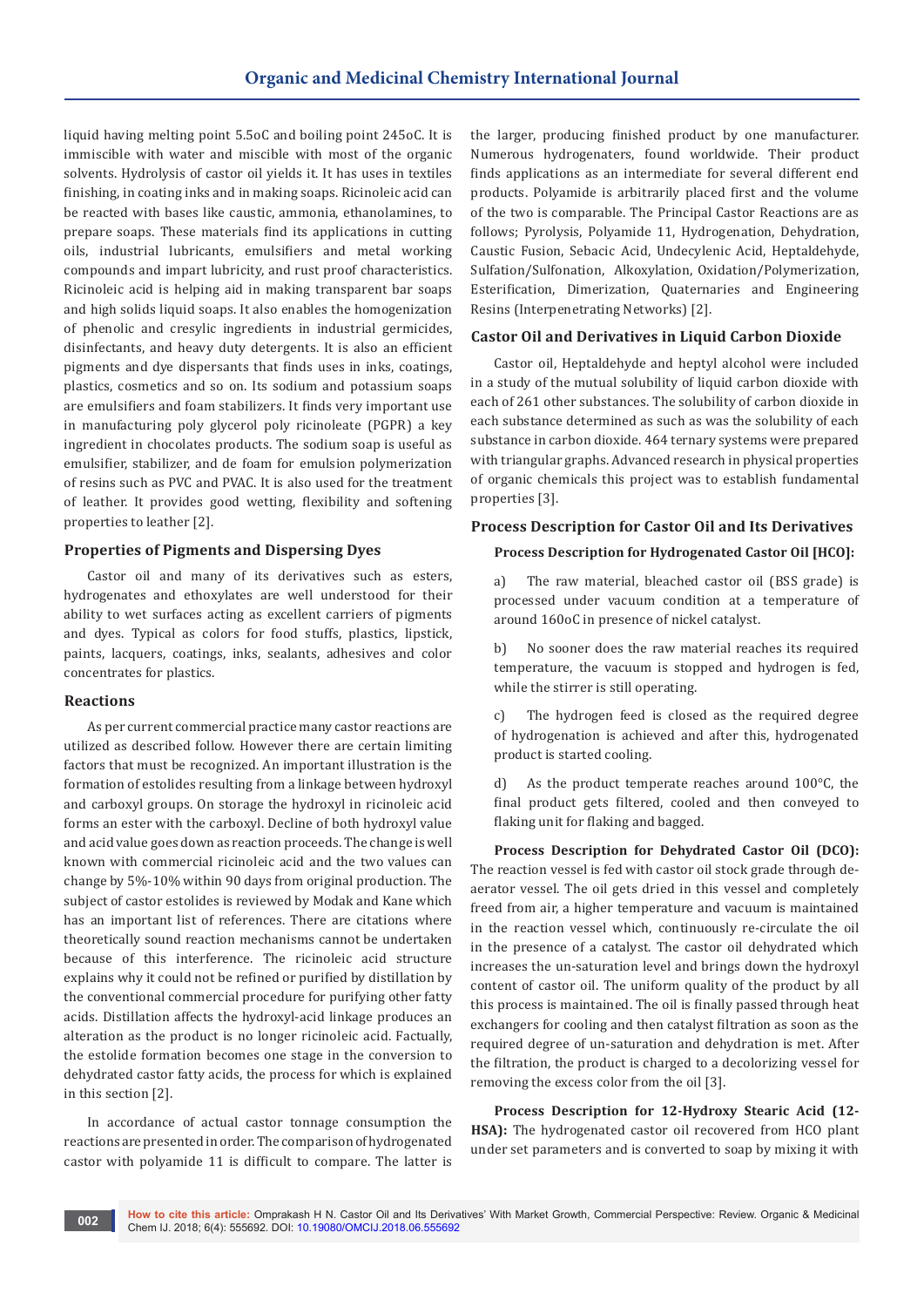caustic lye and acidulation vessel is conveyed with the converted HCO soap, in which it is mixed with dilute sulphuric acid which converts the soaps into fatty acids. 8% - 10% of glycerine is left out in the acid water which is then drained out and stored for the recovery of glycerine. 12–hydroxy Stearic acid the acidulated product is fed into drier, from the acidulation vessel, wherein, it gets completely dried up through controlled heating. Pre dried 12–HSA further cooled and taken to flaking unit for flaking [3].

**Process Description for Castor Oil Polyols Plant:** From the storage tank refined castor oil is taken and pumped into premixing vessel. The catalysts is added and mixed properly in the pre mixing vessel and mixed well through an attached auto feeding system. The material is then flow to the preheating vessel through which it is pumped into high pressure reactor. The propylene oxide is taken in to the reactor through pressure reducing valve at a pressure of about 0.6 MPa. Refined castor oil is mixed with propylene oxide circulating continuously through cooling heat exchanger with a pump. Effective heat and mass transfer resulted due to continuous circulation to produce qualitative product. After the materials have undergone aging it is then pumped to the reactor vessel. Employing dosing pump the acid is then fed into the acid dosing tank and finally fed into the reaction vessel. The material gets neutralized in the reactor and then pumped to the leaf filters to recover solid materials. Finally a clear liquid is recovered which is stored in a separate storage tank. From the storage tank the crude Polyols is taken and fed into the reaction vessel along with the solvent feed. Before it is sent to the drying unit all the materials are well mixed. Post removal of residual impurities, volatiles and purified Polyols, they are stored in a separate storage tank. Vacuum drying unit produce overhead volatile matters are then condensed and collected in separate storage tanks. The solvent distillation reactor is pumped with the volatile matter from which solvent is recovered and recycled in the process [3].

# **Castor Oil is Non Toxic**

It is well established from the extensive historical usage of castor oil for human consumption and topical application which is safe. As an investigation studies by the US Department of Health and Human Services (NIH) established as a measure of safety for castor oil usage. In 1990 the feed studies on rats or mice concluded no adverse side effects of castor oil. Dietary concentrations as high as 10% in 90 days studies, did not affect survival or body weight gains.

#### **Castor Oil, Properties and Characteristics**

Particularly alcohol solubility as castor oil characteristics was reported in 1929. As matter of fact, examination also included of bulk oil in 1919 in addition with the comparison of the characteristics of fresh oil against oil under ten months storage. In the same time the examinations also included refractive index, viscosity, acidity, Halphen number, acetyl value, specific gravity, Wijs iodine value and acetic acid solubility all of which have been listed. It is interesting to note from a historical standpoint, the

contrast between current test procedures and those used over 60 years ago.

Castor oil has held relatively high purity, (high for a naturally occurring material). Therefore, it could be subjected efficiently to a number of chemical processes to yield high purity chemical derivatives. The chemical bases for such reactions are the three points of functionality existing in ricinoleic acid: (a) The carboxyl or ester group (b) The single point of un-saturation (c) The hydroxyl group castor oil Chemistry [3].

This functionality may be utilized as follows:

A. At the carboxyl position, through a wide range of esterifications.

B. The hydroxyl group can be acetylated or alkoxyllated.

C. The un-saturation can be altered by hydrogenation or epoxidation.

D. The hydroxyl group can be removed by dehydration to increase the un-saturation of the compound thus yielding drying/polymerizing oil.

E. The hydroxyl position is highly reactive and the molecule can be split at that point by high temperature called pyrolysis and by caustic fusion yielding four useful products of shorter chain length.

Castor oil does have an interesting practical thesis on properties and utilization was presented in a review in 1952. Due to technical changes much of the subject matter is now outdated since then. It is recommended however for the clear, concise and practical description of basic properties and characteristics of castor oil and its derivatives. The chemistry of castor oil with this approach refers to good quality oil and frequently identified as "No.1" castor oil with an expression accepted by the major operators in each producing country. No.1 castor oil being an international standard represents quality that is generally usable for the reactions and applications described in this review. An oil of better quality is required in certain instances [3,4].

### **Castor Oil's Stability to Oxygen**

Castor oil and many of its derivatives are stabilized by the hydroxyl group, which is beta to the double bond. This hydroxyl group protects the double bond by preventing the formation of hyperperoxides sterically and inductively preventing the formation of peroxides, the intermediate chemical species that form the oxidation of double bonds. Peroxide formation is kinetics based and the method by which oxidative stability of a vegetable oil is measured. Oxidative stability data are derived from an American Oil Chemists method and Active Oxygen Method (AOM). A sample of vegetable oil is heated to 97oC while air is bubbled through it. AOM number is the number of hours the sample for each vegetable oil took to reach a peroxide value of 70 meqs. Olive oil mentioned to be the nearest stable vegetable oil after castor oil as, like castor oil, it is predominately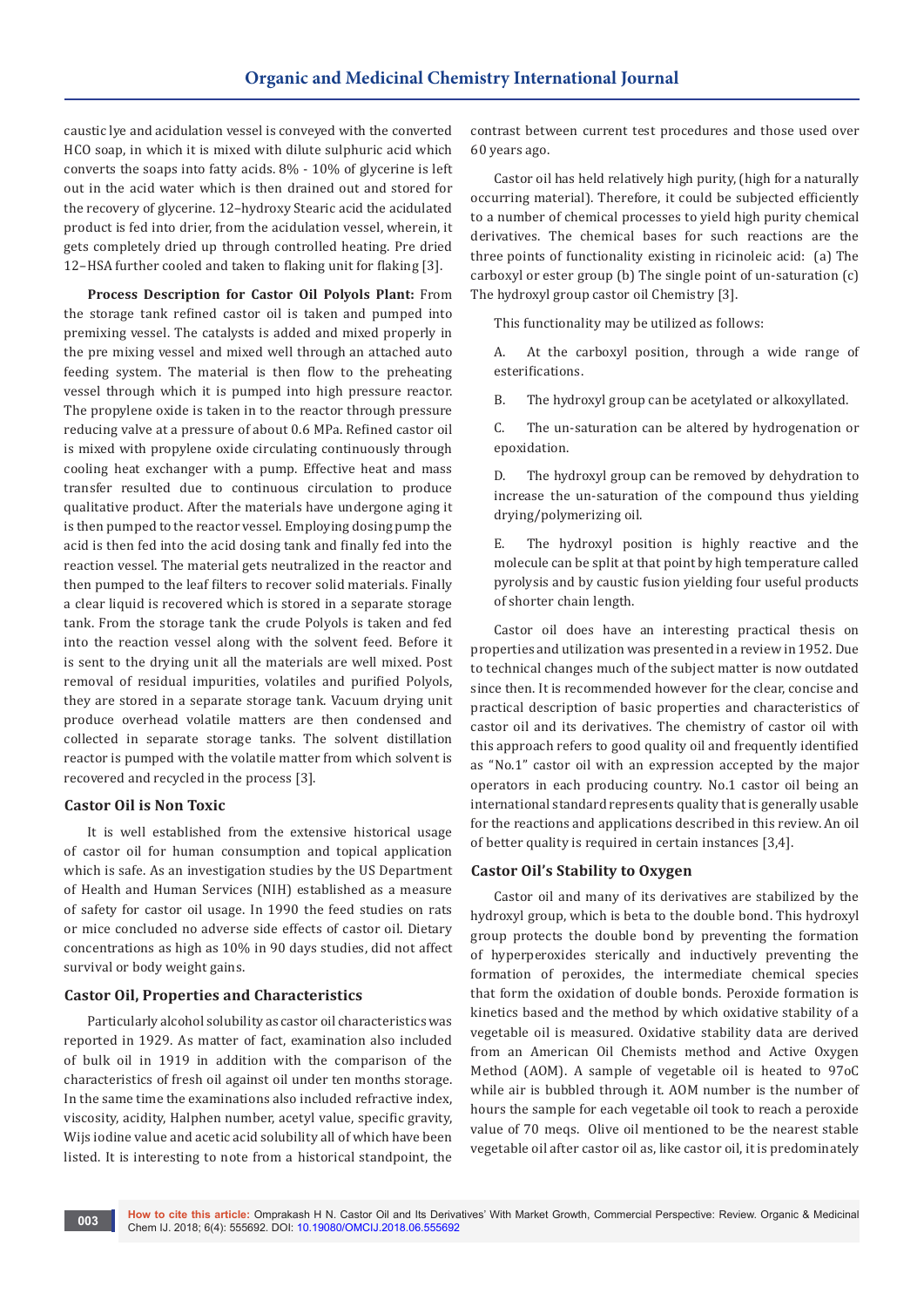mono-unsaturated but is unlike soy and sunflower oils that are polyunsaturated. Olive oil however lacks a stabilizing factor like castor oil's hydroxyl group. Conclusively castor oil is approximately four times more stable than olive oil [3,4].

# **Product Applications**

The basic derivatives, Heptaldehyde and Undecylenic acid are used to manufacture various perfumery compounds (Table 1), which in turn are used to manufacture perfumes and synthetic flavors.

| Table 1: Castor oil products applications. |  |  |  |
|--------------------------------------------|--|--|--|
|--------------------------------------------|--|--|--|

| Sr. No.        | <b>Perfumery</b><br><b>Chemicals</b> | Perfumery<br><b>Compounds Prepared</b>                     | <b>End Use of</b><br><b>Perfumery</b><br>Compound    |
|----------------|--------------------------------------|------------------------------------------------------------|------------------------------------------------------|
| 1              | Heptaldehyde                         | $\alpha$ -amyl cinnamic<br>aldehyde                        | In soap<br>perfumery                                 |
|                |                                      | Nonylenic acid esters<br>to make 8-n-amyl<br>butyrolactone | Coconut<br>Aldehyde<br>for flavor of<br>coconut milk |
|                |                                      | Heptanoic acid                                             | Violet perfume                                       |
|                |                                      | Methyl-n-heptyl ketone<br>and ester of 3-nonic<br>acid     | Oil of Rue<br>used in violet<br>perfume              |
|                |                                      | Heptaldehyde                                               | Jasmine flavor                                       |
| $\overline{2}$ | Undecylenic<br>Acid                  | y-undecalactone<br>(Aldehyde C-14)                         | Peach odor                                           |
|                |                                      | Nonylic acid, nonylic<br>alcohol, nonylic<br>Aldehyde      | Rose and<br>Orange oil<br>constitutes                |
|                |                                      | Undecylenic alcohol                                        | Floral odor<br>with fatty note                       |
|                |                                      | n-decyldehyde                                              | Spicy Orange<br>like odor                            |
|                |                                      | Allyl esters of<br>Undecylenic acid                        | Odor of<br>quinches and<br>as modifier               |

#### **Market and Growth Drivers**

**Market:** India commands the position of is one of the leading manufacturers of Flavors and fragrances in the world. These all bring natural products, used in developing synthetic flavors and fragrances from castor oil derivatives, India is lagging behind. India, being a world leader in Castor seeds and Castor oil production and processing has edge over other countries like Japan, France and Germany who are importing castor oil and manufacturing these perfumery chemicals for further processing into perfumes and Synthetic flavors. Germany, France, Switzerland and Japan are internationally the leading producers of synthetic flavors and fragrances from many natural ingredients, including castor oil derivatives like Undecylenic acid and Heptaldehyde. Definitely there is large international market for perfumery chemicals and estimated market in India is approx. 5000 MT [3,4]. The Global Demand of Flavors and Fragrances is set to increase (Figure 1). The figure below depicts the region wise Demand Break up of Flavors and Fragrance market, estimated for the year 2008.



Flavors and fragrance as global demand is estimated to increase at a growth rate of around 4% per annum. The demand for flavors and fragrances moreover in the Asia/Pacific region is estimated to be growing at a rate of about 7% per annum through 2008. Growth in the world's most developed markets will continue to be moderate, restrained by market maturity, consolidation in flavors and fragrances using industries and strong downward pressure on prices. Flavor and fragrance is looking for products from natural sources and prefer to use raw materials which are harmless and bio-degradable. In the light of this fact, there is good scope for castor oil derivatives in the global market. Demand for fragrance blends and essential oils will benefit from increased interest in natural and exotic aromas, which are more expensive than their synthetic counterparts [3,4] (Table 2).

| Table 2: Statics Data Source: Department of Commerce (GOI). |  |
|-------------------------------------------------------------|--|
|-------------------------------------------------------------|--|

| Sr.<br>No.   | <b>Products</b>  | Years   | <b>Export</b><br><b>Quantity</b><br>(MT) | Import<br>Quantity<br>(MT) |
|--------------|------------------|---------|------------------------------------------|----------------------------|
| $\mathbf{1}$ | Heptaldehyde     |         |                                          |                            |
|              |                  | 2002-03 | 112                                      | NA                         |
|              |                  | 2003-04 | 130.01                                   | 0.68                       |
|              |                  | 2004-05 | 210.57                                   | 10.44                      |
|              |                  | 2005-06 | 183.74                                   | NA                         |
| 2            | Undecylenic Acid |         |                                          |                            |
|              |                  | 2002-03 | 372.66                                   | 768.18                     |
|              |                  | 2003-04 | 385.02                                   | 1042.98                    |
|              |                  | 2004-05 | 257.96                                   | 695.72                     |
|              |                  | 2005-06 | 365.91                                   | NA                         |

### **Technology / Process**

Subjecting castor oil to pyrolysis or destructive distillation at temperature of above 450°C under vacuum it under goes decomposition to yield mainly Undecylenic acid and Heptaldehyde, in almost equal quantities (28% approx). The yields of both acid and Aldehyde, has been found to enhance in the presence of water vapor. The spongy mass post processing, consisted principally of polymerized Undecylenic acid, which can be used in recovering of some quantity of Undecylenic acid. Undecylenic acid esters are used as ingredients for perfumery chemicals. Heptaldehyde is having characteristic Jasmine flavor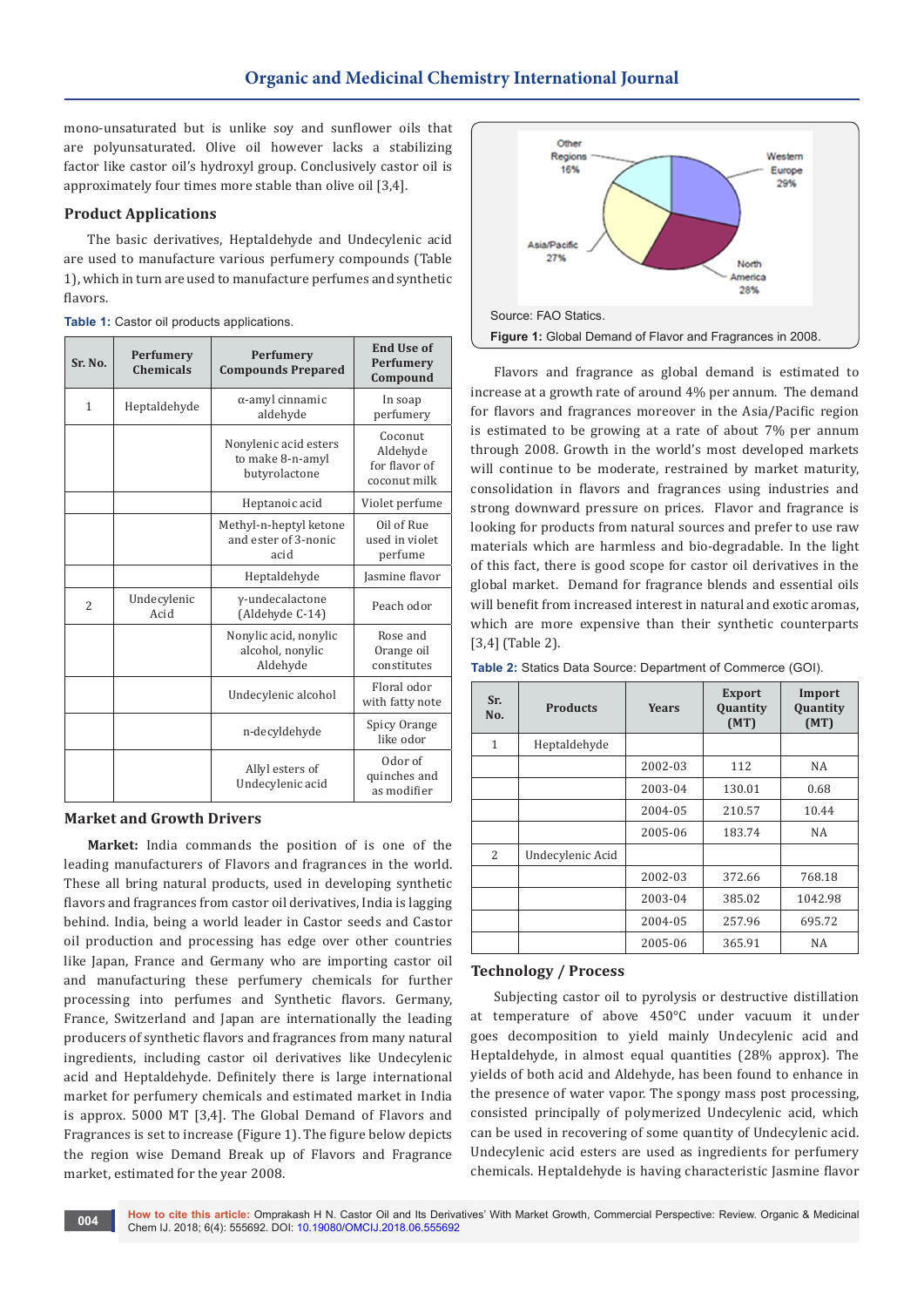in it and typically it is also known as Jasmine Aldehyde, and it can be converted to Heptanoic acid and Heptanol which are used in manufacture of many perfumery compounds. Castor oil's ingredients' specifications for proposed perfumery chemicals are listed in the Table 3. Figure 2 explains the flow sheet of Heptaldehyde and Undecylenic acid produce [4,5].

|  | Table 3: Specifications for Proposed Perfumery Chemicals. |  |  |
|--|-----------------------------------------------------------|--|--|
|  |                                                           |  |  |

| Sr. No. | <b>Specification</b><br><b>Details</b> | Heptaldehyde                    | Undecylenic Acid              |
|---------|----------------------------------------|---------------------------------|-------------------------------|
| 1.      | Appearance<br>description              | Pungent smelling<br>oily liquid | Oily liquid                   |
| 2.      | color                                  | Colorless to pale<br>yellow     | Water white to<br>pale yellow |
| 3.      | Acid contents<br>$Max\%$               | 5                               | 90-95 % minimum               |
| 4.      | Aldehyde content<br>Min $\%$           | 90-95                           | $3-5$ % maximum               |
| 5.      | Refractive index<br>at 25oC            | 1.415                           | 1.4880                        |
| 6.      | Freezing point oC                      | NA                              | $21 - 24$                     |
| 7.      | Acid value                             | NA                              | 295-304                       |
| 8.      | Specific gravity                       | 0.815                           | 0.92                          |
| 9.      | Boiling point oC                       | 152-154                         | NA                            |



#### **Hydrogenated Castor oil (Flakes/Powder)**

Hydrogen is added to Castor Oil in the presence of a nickel catalyst and the oil, called hydrogenated Castor Oil (Figure 3), which is transformed into a hard, brittle wax with a melt point of approximately 85-86 oC. This wax being extremely insoluble, therefore well suited for products requiring resistance to water, oils, petroleum and petroleum derivatives. HCO makes its availability as flakes or powder which melts to a clear transparent liquid. It is being non-toxic and non-hazardous material. Hydrogenated castor oil is used in manufacturing of greases, it may also be used in paper coating for food packaging as well. The product is made to be available with several different melting points, or in beaded or powdered form. Castor oil that is partially hydrogenated found uses in cosmetic formulations such as lipsticks and stick deodorants. Hydrogenated Castor Oil finds an extensive diversified uses due to its unique combination of physicochemical properties [5].



**Figure 3:** HCO flakes/powder.

a) In the manufacture of multipurpose Lithium/Calcium grease and high performance aviation grease

b) In the manufacture of soaps & cosmetics

c) As mould release agent in the processing of plastics and rubbers

d) As a component of specialty wax blends like pencils, crayons, lipsticks and anti-deodorant sticks

e) In the manufacture of hot-melt coatings and sealant requiring resistance to water

- f) As a coating agent for paper & as anti-foaming agent.
- g) Automotive refinish Acrylics manufacture

h) Rheological agent that provides thixotropic in paints, coatings, inks, adhesives, sealants and numerous industrial compositions.

- i) Thick film chlorinated rubber, epoxy and vinyl coating
- j) Flame Retardant and anti-static agent for fiber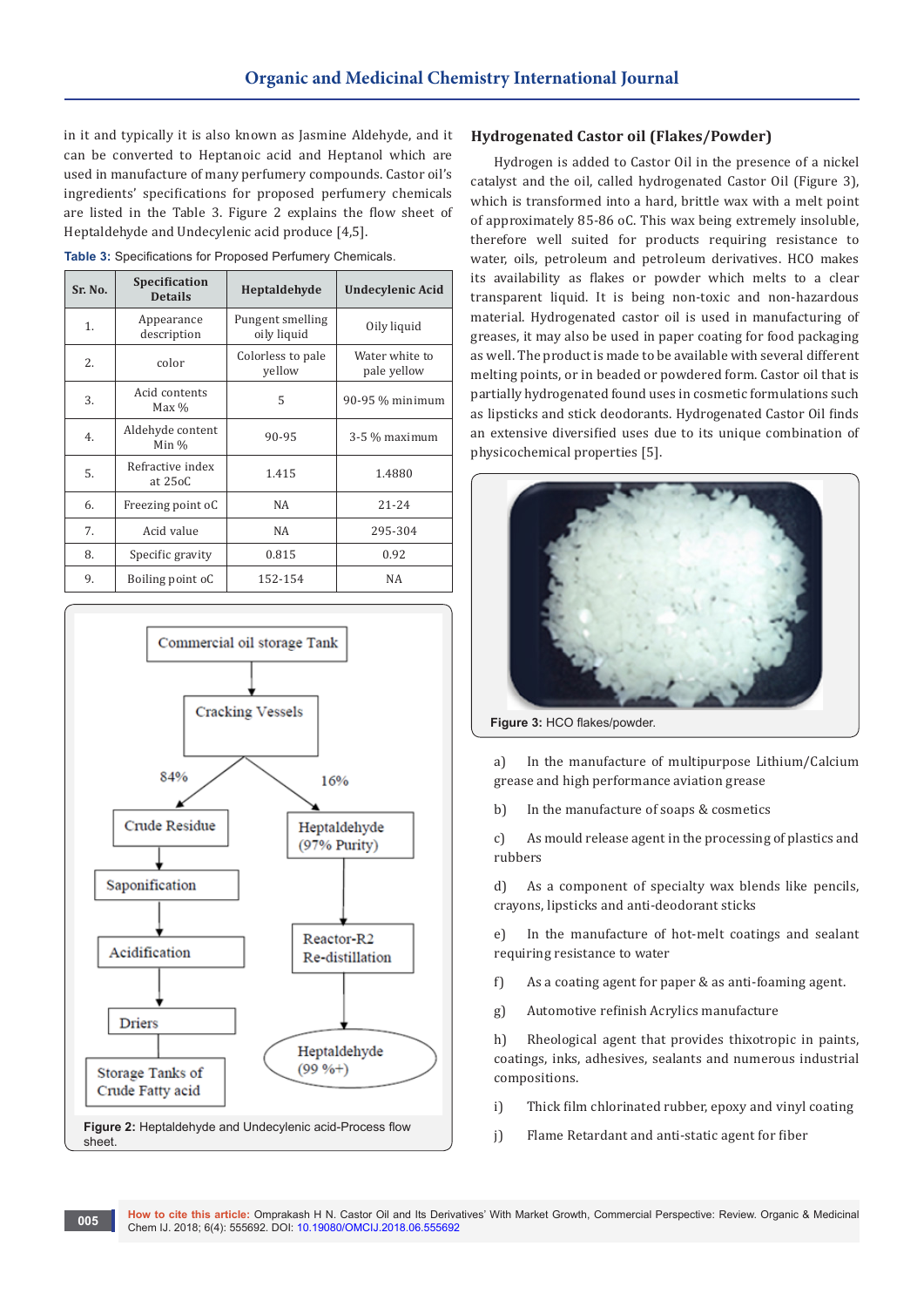k) Manufacture of Spin finish oil for polyamide fiber

l) In preparation of ointments, emulsified virus vaccines, sustained release capsules, wetting/bodying agent, face paint

- m) As plasticizer for cellulosic
- n) Processing aid for Color concentrates
- o) Surface treatment agents

p) In the manufacture of hot melt adhesives used in packaging books, binding footwear, carpet backing and in product assembly

q) Anti-tack and slip additives for processing plastics

r) In the manufacture of specialty chemicals for applications such as metal working, plasticizers and textile auxiliaries in the form of derivatives such as esters, ethylates, sulfates etc (Figure 3) [5-7].

# **Poly Glycerol Poly Recinoleate (PGPR)**

Polyglycerol Polyricinoleate (PGPR) is a food grade emulsifier consisting of poly-glycerol as the hydrophilic group and interesterified ricinoleic fatty acids as the hydrophobic group (Figure 4). The polyglycerol part of PGPR is mainly found as ditri- or tetra glycerol (min 75%) and max 10% of the polyglycerol part will be found as hepta glycerol or higher.



**Properties:** PGPR is a strong water-in-oil emulsifier used to manufacture stable pan release agents for the bakery industry and to stabilize low fat margarine systems with high water content. PGPR contributes in the ability to improve the flow properties in chocolate and vegetable fat coatings by lowering the friction between the particles suspended in the liquid fat phase and so-called "Yield Value" will be reduced and the liquid chocolate mass will flow easily even at a low total fat content [5-7].

# **Manufacture**

a) Firstly glycerol is heated to temperatures above 200oC in a reactor. Small percent of alkali is added as catalyst. Condensation of two or more glycerol molecules takes place and water is released and removed over a vacuum pump. Chiefly straight-line polyglycerol units will be created with

a smaller amount of cyclic by-products will also be created. In Figure 4 the formation of di- and tri-glycerol is shown, but highly polymerized polyglycerols are also created.

b) Secondly castor oil fatty acids will be heated in a reactor likewise to temperatures above 200oC. The fatty acids from castor oil are found as ricinoleic fatty acids (approx 90%) and the rest fatty acids are found as oleic-, linoleic- Stearicfatty acids. Fatty acids of the ricinoleic react in a simple linear esterifications process to form inter-esterified ricinoleic fatty acid chains. Water is released during the process and removed over vacuum pump.

c) Thirdly the inter-esterified ricinoleic fatty acids are mixed with the polyglycerol to form a complex mixture of polyglycerol-polyricinoleate molecules of different chain length [8-13] (Figure 5).

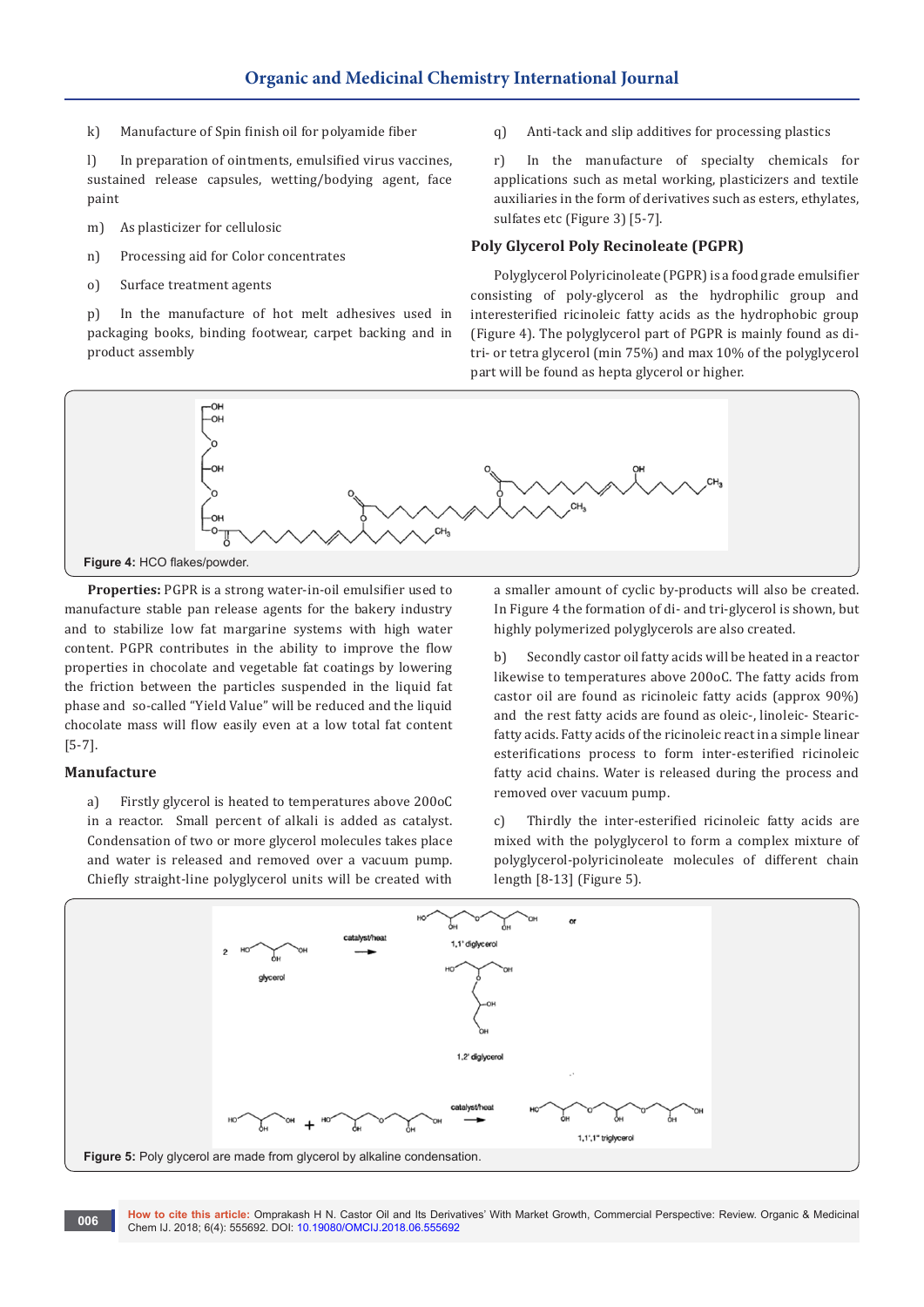# **Application in Foods**

PGPR has a dramatic impact on the flow properties of liquid chocolate and compounds based on vegetable fats. Principally it is understood that PGPR functions by lowering the yield value of the chocolate system, whereas the plastic viscosity hardly is influenced. In consideration of the practical implication that PGPR always is added as a co-emulsifier in combination with lecithin or ammonium phosphatide and helps as emulsifiers mainly reduce the plastic viscosity [13-15]. Cocoa butter and specialty vegetable fats are quite expensive raw materials, so the manufactures of chocolate and compounds can benefit from the effect of PGPR and lower the total fat content in the ready to consume products. Also from a health point of view fat reduction in chocolate and compounds are improving the quality in the eyes of the consumers. Due to the strong effect on the yield value in chocolate it is possible to make the chocolate flow during production by use of much less fat. Therefore PGPR is an important tool in manufacturing of various types of chocolatetype products. The effect of PGPR as an ingredient of chocolate is further described by Steven T. Beckett, Schantz, B. and Rohm, H.

Published toxicological studies, with scientific evaluation enables the GRAS determination on polyglycerol poly ricinoleate combined with an evaluation of the consumption pattern of vegetable fat coatings in the US. JECFA has established an accepted daily intake (AD1 value) for polyglycerol poly ricinoleate to 0-7.5 mg/kg body weight per day. The statistical data on consumption of vegetable fat coatings by the US population compared with the established AD1 value on polyglycerol poly ricinoleate clearly support the safety of the use of polyglycerol polyricinoleate at a maximum rate of 0.3% in vegetable fat coatings [14-19].

## **Undecylenic Acid**

The pyrolysis of castor oil at 700oC under reduced pressure has been used to yield Heptaldehyde and Undecylenic acid. (It is the chemical decomposition of organic materials by heating in the absence of oxygen or any other reagents, beside steam). For producing alcohol from Heptaldehyde it can be further hydrogenate for use in the plasticizers. Hydrolysis is another method via the use of Methyl Undecylenate. Methyl Undecylenate is hydrolyzed to give Undecylenic Acid [20-25].

 $( CH<sub>2</sub> = CH (CH<sub>2</sub>), COOCH<sub>3</sub>)$  Methyl Undecylenate  $\rightarrow H<sub>2</sub>O \rightarrow$  Undecylenic Acid (CH<sub>2</sub> = CH (CH<sub>2</sub>)<sub>s</sub> COOH)

**Applications:** Undecylenic acid has a long history as antifungal drug. Many types of fungal infections can be treated with its application. Undecylenic acid can be used as a surfactant in hair lotions and as biocide in soaps and deodorants. It goes as a starting material for Nylon 11 [25-27].

## **Sebacic Acid**

Sebacic acid, a 10-carbon di carboxylic acid, can be synthesized from phenols and cresols, but castor oil oxidation is considered a greener|| process. Manufacture of sebacic acid is done heating castor oil to high temperatures (about 250oC) with the use of alkali. Result of this treatment saponifies the castor oil to ricinoleic acid which is then cleaved to give capryl alcohol (2-octanol) and sebacic acid [20-23].

**Applications:** One of the many uses of sebacic acid is in the manufacture of Nylon 6-10. Sebacic acid and their derivatives like Azelaic acid finds variety of industrial uses in plasticizers, lubricants, hydraulic fluids, cosmetics, candles, etc. They are used in the synthesis of polyamide and alkyd resins. An isomer, isosebacic acid, has other applications in the manufacture of extrusion plastics, adhesives, polyesters, polyurethane resins and synthetic rubber. Sebacic acid is also used as an intermediate for aromatics, antiseptics and painting materials. Thousands of potential starting materials can be obtained from esters. It is used as a corrosion inhibitor in metalworking fluids and as a complexion agent in greases. Sebacic acid when mixed with amines yields a very effective water soluble works as corrosion inhibitor for metal working fluids. Lithium hydroxyl stearate complex greases often utilize dibasic acids such as sebacic acid for the more unusual performance parameters. These greases are prepared from the esters of sebacic acid, and are being developed for specific performance criteria under varying conditions. Sebacic acid esters are used as plasticizers also for vinyl resins and in the manufacture of dioctyl sebacate; a jet lubricant and lubricant in air cooled combustion motors [24-30] (Table 4).

|  |                                    | Table 4: Current demand supply estimates for the select grades of |  |  |  |
|--|------------------------------------|-------------------------------------------------------------------|--|--|--|
|  | castor oil (Santhanam et al. [6]). |                                                                   |  |  |  |

| <b>Product</b>                                      | Demand      | Current<br>Demand<br><b>Supply Gap</b> | <b>Future</b><br>Demand |  |
|-----------------------------------------------------|-------------|----------------------------------------|-------------------------|--|
| Hydrogenated<br>Castor Oil<br>(HCO)                 | Medium      | Medium                                 | Very high               |  |
| 12-Hydroxy<br>Stearic Acid<br>$(12$ HAS)            | Medium      | Medium                                 | very high               |  |
| Sulfated/<br>Sulfonated<br>Castor oil<br>Turkey red | Medium      | Medium                                 | Medium-High             |  |
| Dehydrated<br>Castor oil DCO                        | Medium-High | Medium                                 | Very high               |  |
| Undecylenic<br>Very $High1$<br>acid                 |             | Very High <sup>1</sup>                 | Very High               |  |
| Ricinoleic acid                                     | Medium      | Medium                                 | Low-Medium              |  |
| Sebacic acid                                        | Very High2  | Medium-High                            | Low                     |  |

#### **Notations for Demand**

- a)  $1, 2$  Very High: 50,000 T and above per ear
- b) High: 30,000 50,000 T per year
- c) Medium-High: 15,000-30,000 T per year
- d) Medium: 5,000-15,000 T per year
- e) Low-Medium: 1,000-5,000 T per year
- f) Low: Less than 1,000 T per year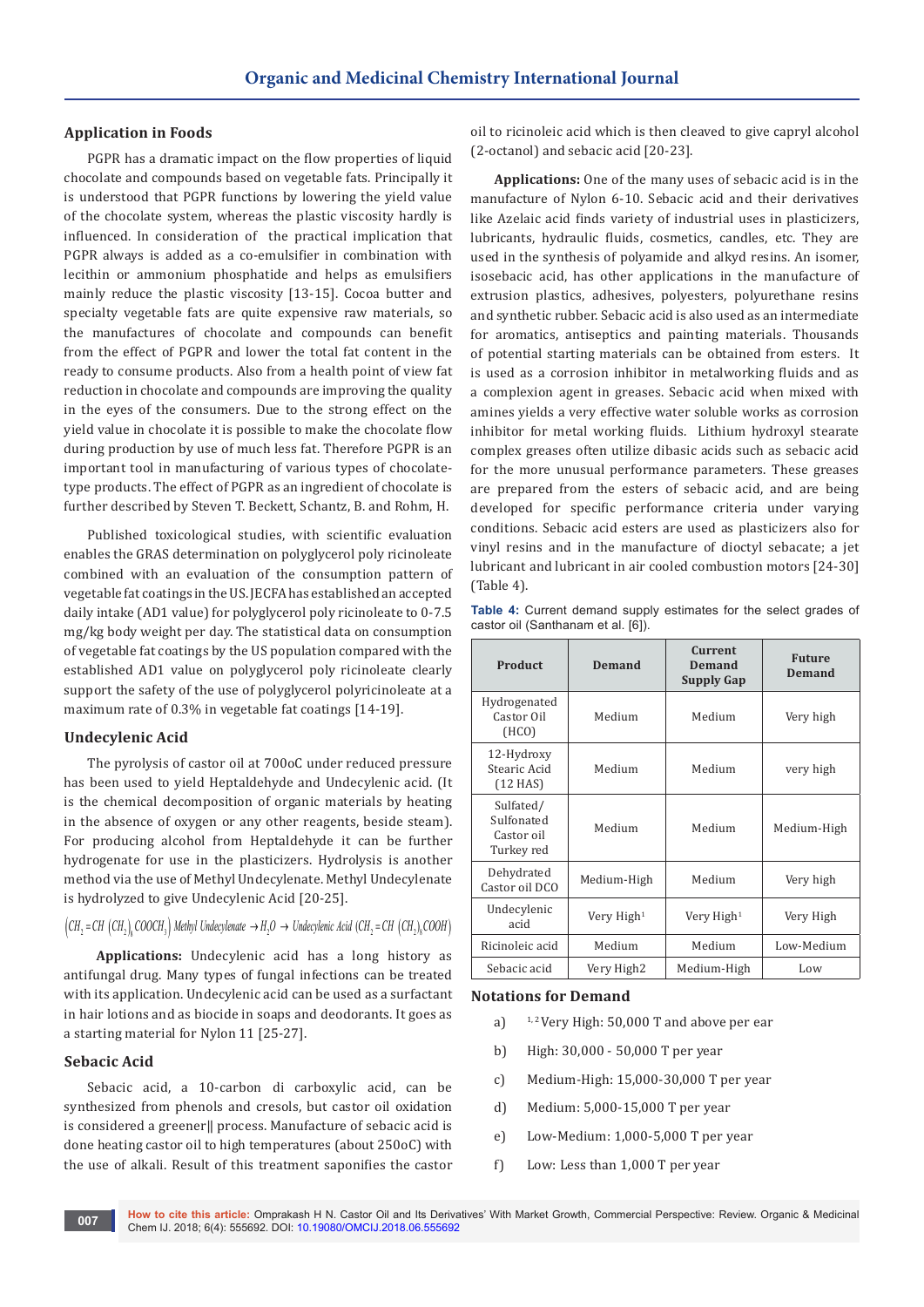### **Notations for Demand-Supply Gap**

a) Medium: There exists some demand over and above supply, but there has not been a significant amount of demand that has gone unmet

b) Medium-High: There have been some instances where a significant demand has gone unmet

c) High: There have been many instances where a significant demand in the market has gone unmet

d) Low: There have been very few instances when a significant demand has gone unmet

e) NA: denotes that information on demand supply gap is not available owing to the negligible demand volume

#### **Transesterification of Castor Oil**

Deshpande DP have studied the Transesterification of castor oil in a batch reactor employing KOH as a catalyst. They have chosen the variables such as residence time, oil to methanol ratio, catalyst concentration and reaction time. Mohammed H. et al. in their studies of transesterification of castor oil with methanolic KOH, the authors varied operating conditions; KOH catalyst concentration 2.1-3g for 250ml feedstock; temperature 30- 70oC; reaction time 30-360 minutes. The authors have reported ester (biodiesel) content 48% which is highest and glycerine 52%. They carried the reaction with 65 ml methanol and 2.4 g KOH catalyst, reaction time of 360 minutes at a temperature of 70oC and converting 250 ml castor oil feedstock. They also exercised parallel experiments involving two stage process viz esterification by acid followed by normal transesterification. Recommendation of this procedure was proposed by Marchetti. Esterifications process comprised of two stages by Mohammed et al reported the ester content up to 85%. The authors confirmed  $\frac{c}{\sqrt{2}}$  castor biodiesel viscosity of 13.75 mm<sup>2</sup> sec<sup>-1</sup> and density 0.9279 at 150C. The castor oil used by the authors having viscosity of  $239.39$  mm<sup>2</sup> sec<sup>-1</sup> [30-34].

The fatty acids consist of approximately 80–90% ricinoleic acid, 3-6% linoleic acid, 2-4% oleic acid and 1-5% saturated fatty acids. The high content of ricinoleic acid is the reason for the versatile value of castor oil in technology (Table 5). In Comparison with other vegetable oils, castor oil has a very high proportion of simply unsaturated fatty acids (18:1). A high proportion of those acids can be comparatively found only in the oil of the high oleic (HO) sunflower, appearing, however, as oleic acid. In castor oil it is ricinoleic acid, the only unsaturated fatty acid occurring in natural vegetable oils with a hydroxyl function of the carbon atom 12. The extraordinarily high viscosity of castor oil is attributed to the presence of the hydroxyl group. The variation of specific gravity with residence time in their study appeared in a similar trend as that of viscosity. Decrease in the Specific gravity was observed from 0.9096 to 0.882 as residence time is increased from 30 to 45 minutes, further increase in residence time from 60 to 90 minutes the specific gravity increased 0.882

to 0.9026 while acid value of biodiesel product decreased with increasing reaction time and saponification value decreased with increasing reaction time and further increases [34-36].

**Table 5:** Composition of castor oil (Deshpande et al. [7]).

| Acid name             | <b>Average Percentage Range</b> |
|-----------------------|---------------------------------|
| Ricinoleic acid       | 85-95%                          |
| Oleic acid            | $6 - 2\%$                       |
| Linoleic acid         | $5 - 1\%$                       |
| Linolenic acid        | $1 - 0.5\%$                     |
| Stearic acid          | $1 - 0.5\%$                     |
| Dihydroxystearic acid | $0.5 - 0.3\%$                   |
| Others                | $0.5 - 0.2\%$                   |

Table 6 presents their data of variation in viscosity with time. The authors observed increase in specific gravity with increasing temperature, the same changes were observed in acid value. They also observed that at lower temperature of 30oC the biodiesel product gave lower viscosity and they further increased the temperature up to 50oC. Acid value had shown similar trend as that of viscosity. Sap value too shown similar trend as that of specific gravity (Table 7) [35-37].

**Table 6:** Variation of viscosity Verses time (Deshpande et al. [7]).

| Time of<br>Run (min)            | 30     | 45    | 60    | 90     |
|---------------------------------|--------|-------|-------|--------|
| Kinematic<br>viscosity<br>(cSt) | 18.12  | 14.10 | 14.51 | 15.15  |
| Specific<br>gravity             | 0.9096 | 0.890 | 0.90  | 0.9026 |
| Acid value                      | 1.26   | 0.57  | 0.64  | 0.68   |
| Sap value                       | 177.6  | 173.4 | 174.3 | 174.9  |

**Table 7:** Viscosity variation with oil to alcohol ratio (Deshpande et al. [7]).

| Oil to<br>Alcohol<br><b>Mole Ratio</b> | 1:6    | 1:9    | 1:10   | 1:12 |
|----------------------------------------|--------|--------|--------|------|
| Kinematic<br>viscosity<br>(cSt)        | 18.18  | 14.10  | 19.84  | Nil  |
| Specific<br>gravity                    | 0.9036 | 0.8820 | 0.9112 | Nil  |
| Acid value                             | 0.97   | 0.57   | 0.84   | Nil  |
| Sap value                              | 173.4  | 176.1  | 176.8  | Nil  |

According to their observation the specific gravity of the product was lowest at 1wt % catalyst concentration and increased with increasing catalyst concentration up to 2wt%. The specific gravity of product was increased at lowest concentration at 0.5wt%. Specific gravity was higher due to probably of lower catalyst concentration of 0.5wt % conversions were very low. Therefore with referring to above data, 1wt% catalyst concentration may be optimum in the range of operating condition studied. The viscosity decreased with initially up to 1wt. % catalyst concentration and then increased up to 2wt% of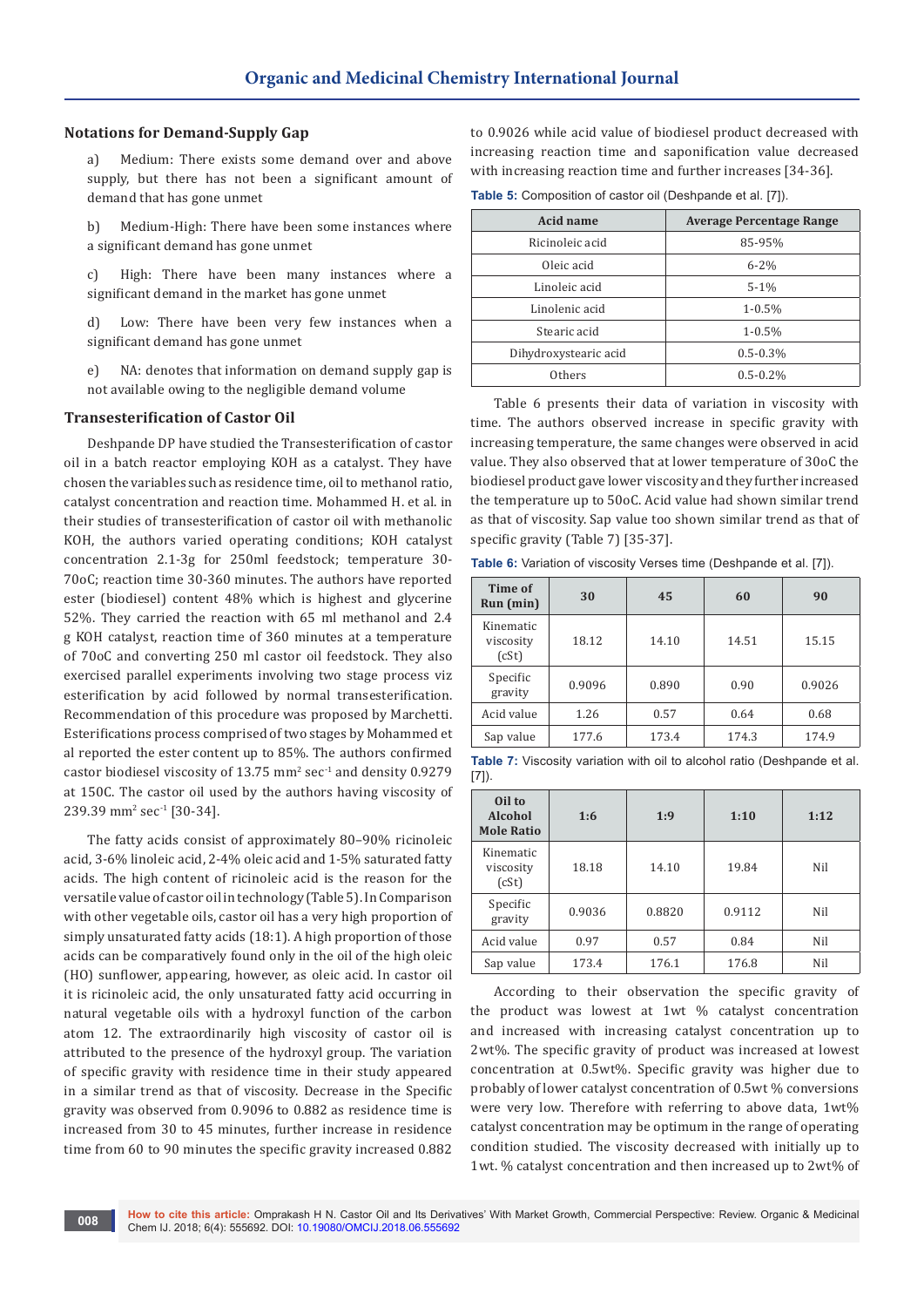catalyst concentration. Initially specific gravity decreased up to 1wt. % of catalyst concentration and further found to increased and acid value shown similar trend as that of viscosity. Sap value was found practically constant post 1wt% catalyst concentration. The authors have supported their data with the plot of figures as presented by Figures 6-11 [35,36].















## **Conclusion**

Global demand is estimated to increase at a growth rate of around 4% of flavors and fragrance from castor oil per annum. Much above the demand for flavors and fragrances in the Asia/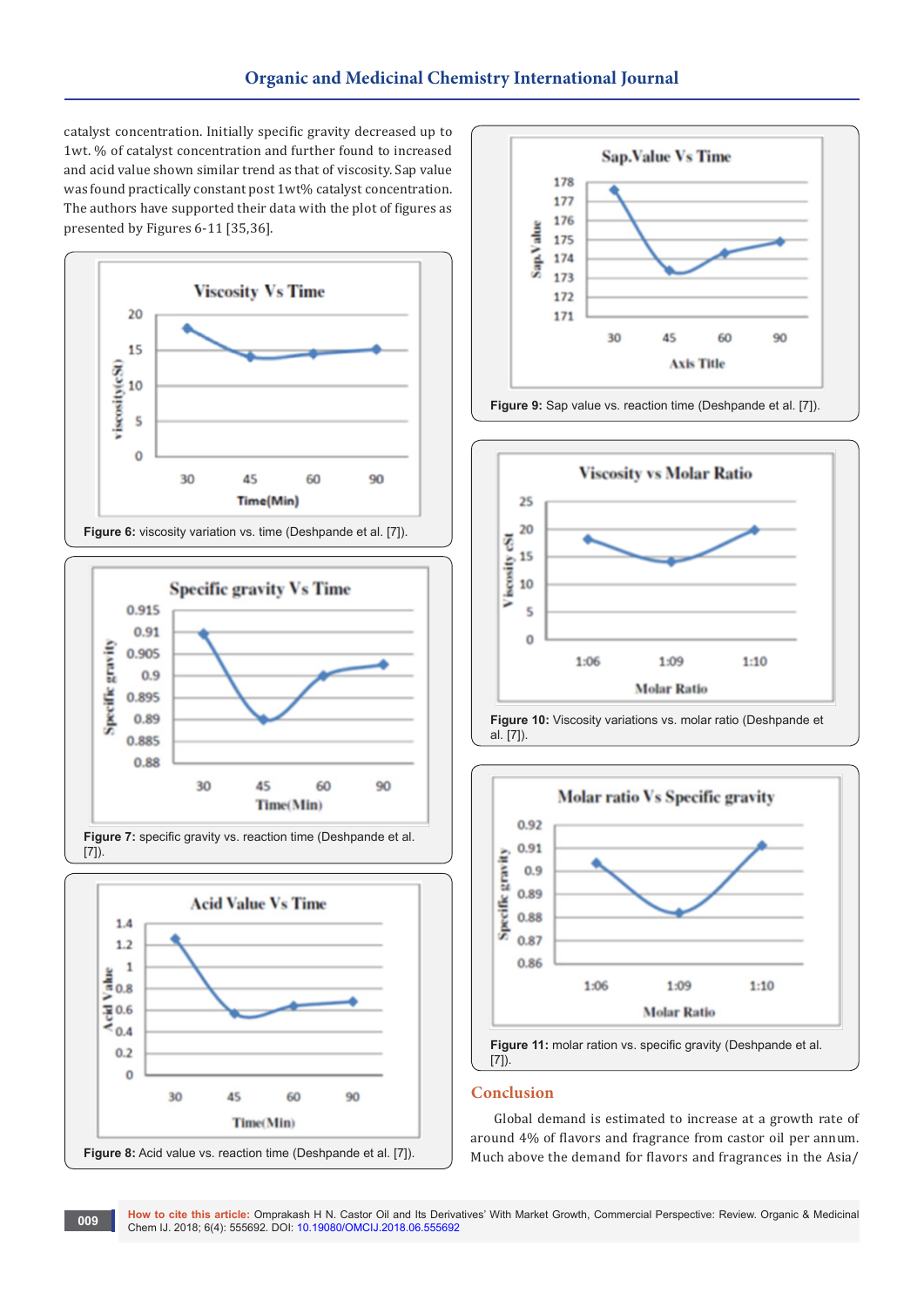Pacific region is estimated to be growing at a rate of about 7% per annum through 2008. Growth in the world's most developed markets will continue to be moderate, restrained by market maturity, consolidation in flavors and fragrances using industries and strong downward pressure on prices. Flavor and fragrance is looking for products from natural sources and prefer to use raw materials which are harmless and bio-degradable. In the light of this fact, there is good scope for castor oil derivatives in the global market. Fragrance blends and essential oils' demand will benefit from increased interest in natural and exotic aromas, which are known to be more expensive than their synthetic counterparts.

#### **References**

- 1. [Castor Oil Chemistry its Derivatives and Their Applications: Technical](http://www.icoa.org/publications/)  [Bulletin. International Castor Oil Association \(ICOA\).](http://www.icoa.org/publications/)
- 2. Mott Mac Donald Castor Oil Derivatives Perfumery Raw Materials p. 1-7.
- 3. Modak SN, Kane [JG \(1965\) Studies in estolides I Kinetics of estolide](https://onlinelibrary.wiley.com/doi/abs/10.1007/BF02635584)  [formation and decomposition. J Am](https://onlinelibrary.wiley.com/doi/abs/10.1007/BF02635584) Oil Chem Soc 42: 428-432.
- 4. [Beckett ST \(2005\) The Science of Chocolate. \(Royal Society of](https://pubs.acs.org/doi/abs/10.1021/ed079p167.2https:/onlinelibrary.wiley.com/doi/abs/10.1007/BF02635584)  [Chemistry, 2000. p 81 ff\) Lebensm Wiss u Technol 3\(8\): 41-45.](https://pubs.acs.org/doi/abs/10.1021/ed079p167.2https:/onlinelibrary.wiley.com/doi/abs/10.1007/BF02635584)
- 5. Schantz B, Rohm H (2005) The Science of Chocolate. (Royal Society of Chemistry 2000 p 81 ff) Lebensm Wiss u Technol 3(8): 41-45.
- 6. [N Santhanam, M Balu, S Sreevatsan comprehensive castor oil report.](http://www.castoroil.in)  [The definitive guide for entrepreneurs and investors](http://www.castoroil.in).
- 7. [Deshpande DP, Haral SS, Gandhi SS, Ganvir VN \(2012\) Transesterification](https://www.google.com/url?sa=t&rct=j&q=&esrc=s&source=web&cd=1&ved=0ahUKEwiFmrbYg_jaAhUQTI8KHV47BOAQFggmMAA&url=http%3A%2F%2Fwww.isca.in%2FIJES%2FArchive%2Fv1%2Fi1%2F1.ISCA-JEngS-2012-001.pdf&usg=AOvVaw1uMHOqzpq5plHg55ndityM)  [of Castor oil. ISCA J Engineering Sci 1\(1\): 2-7.](https://www.google.com/url?sa=t&rct=j&q=&esrc=s&source=web&cd=1&ved=0ahUKEwiFmrbYg_jaAhUQTI8KHV47BOAQFggmMAA&url=http%3A%2F%2Fwww.isca.in%2FIJES%2FArchive%2Fv1%2Fi1%2F1.ISCA-JEngS-2012-001.pdf&usg=AOvVaw1uMHOqzpq5plHg55ndityM)
- 8. Frank D, Gunstone, John L, Harwood Albert, J Dijkstra (2007) The Lipid Handbook. CRC Press, USA, pp. 1472.
- 9. James AT, Hadaway HC, Webb JP (1965) [The biosynthesis of ricinoleic](https://www.ncbi.nlm.nih.gov/pmc/articles/PMC1214342)  [acid](https://www.ncbi.nlm.nih.gov/pmc/articles/PMC1214342). Biochem J 95(2): 448-452.
- 10. Zinc ricinoleate. [Environmental Working Group.](http://www.ewg.org/chemindex/chemicals/24874https:/en.wikipedia.org/wiki/Environmental_Working_Group)
- 11. Rider TH (1931) [The purification of sodium ricinoleate.](http://pubs.acs.org/doi/abs/10.1021/ja01362a031https:/en.wikipedia.org/wiki/Journal_of_the_American_Chemical_Society) Journal of the [American Chemical Society](http://pubs.acs.org/doi/abs/10.1021/ja01362a031https:/en.wikipedia.org/wiki/Journal_of_the_American_Chemical_Society) 53: 4130-4133.
- 12. [Vieira C, Evangelista S, Cirillo R, Lippi A, Maggi CA, et al. \(2000\)](https://www.ncbi.nlm.nih.gov/pmc/articles/PMC1781768) Effect [of ricinoleic acid in acute and sub chronic experimental models of](https://www.ncbi.nlm.nih.gov/pmc/articles/PMC1781768)  inflammation. [Mediators Inflamm](https://www.ncbi.nlm.nih.gov/pmc/articles/PMC1781768) 9(5): 223-228.
- 13. (2008) L Oreal cosmetic composition comprising a continuous oily phase.
- 14. [Thomas, Alfred \(2005\) Fats and Fatty Oils.](https://onlinelibrary.wiley.com/doi/abs/10.1002/14356007.a10_173.pub2) Ullmann's Encyclopedia of [Industrial Chemistry. Weinheim: Wiley VCH.](https://onlinelibrary.wiley.com/doi/abs/10.1002/14356007.a10_173.pub2)
- 15. [Cassel man, William Gordon \(2014\) Castor.](http://www.billcasselman.com/cwod_archive/beaver_castor_two.htm) Bill Cassel man's Canadian [Word of the Day.](http://www.billcasselman.com/cwod_archive/beaver_castor_two.htm)
- 16. (2013) Aldrich Handbook of Fine Chemicals and Laboratory Equipment. Sigma Aldrich.
- 17. [Mutlu H, Meier MAR \(2010\) Castor oil as a renewable resource](https://onlinelibrary.wiley.com/doi/abs/10.1002/ejlt.200900138)  for the chemical industry. [European Journal of Lipid Science and](https://onlinelibrary.wiley.com/doi/abs/10.1002/ejlt.200900138)  Technology [112\(1\): 10-30.](https://onlinelibrary.wiley.com/doi/abs/10.1002/ejlt.200900138)
- 18. Mc Guire, Nancy (2004) [Taming the Bean. The American Chemical](https://web.archive.org/20060927062935/http:/www.chemistry.org/portal/a/c/s/1/feature_pro.html?id=c373e9faf603d46b8f6a4fd8fe800100)  **Society**
- 19. Brady George S, Clauser, Henry R, Vaccari John (1997) Materials Handbook (14th Edn.); New York: McGraw Hill, USA.
- 20. Older, Jules (2000) Back road and off road Biking. Mechanicsburg PA Stack pole Books. p. 37.
- 21. Marter AD (1981) Castor: Markets, Utilization and Prospects. Tropical Product Institute, G152, p. 55-78.
- 22. Weise EA (1983) Oil seed crops. Tropical Agriculture Series p. 31-53.
- 23. Salunke DK, Desai BB (1941) [Post harvest Biotechnology of Oil Seeds.](http://agris.fao.org/agris-search/search.do?recordID=US8823890)  [CRC Press, USA, pp. 161-170.](http://agris.fao.org/agris-search/search.do?recordID=US8823890)
- 24. Dole KK, Keskar VR (1950) [Dehydration of castor oil. Curr Sci 19\(8\):](https://europepmc.org/abstract/med/14778300)  [242-243.](https://europepmc.org/abstract/med/14778300)
- 25. Nkpa NN, Arowolo TA, Akpan HJ (1989) Quality of Nigerian palm oil after bleaching with local treated clays. Journal of the American Oil Chemists Society 66(2): 218-222.
- 26. Carr RA (1976) Refining and degumming system for edible fats and oils. JAOCS 55: 766-770.
- 27. Janson H [Castor oil production and processing. United Nations p. 4-13.](http://agris.fao.org/agris-search/search.do?recordID=XF19750030895)
- 28. Lew Kowitseh JI (1909) Chemical Technology and Analysis of oils.
- 29. JC Chevalier Hoehn (1914) Process of hydrogenating unsaturated fatty material.
- 30. Proctor, Gamble (1918) Hydrogenation of fats and oil.
- 31. Dierig, David A (1995) Lesquerella. [New Crop Factsheet. Center for](http://www.hort.purdue.edu/newcrop/cropfactsheets/Lesquerella.html)  [New Crops & Plant Products. Purdue University, USA.](http://www.hort.purdue.edu/newcrop/cropfactsheets/Lesquerella.html)
- 32. Dierig, David A (2002) [Lesquerella. The National Non-Food Crops](http://www.nnfcc.co.uk/crops/info/lesquerella.pdf)  [Centre.](http://www.nnfcc.co.uk/crops/info/lesquerella.pdf)
- 33. Wood M (2001) [High Tech Castor Plants May Open Door to Domestic](http://www.ars.usda.gov/is/AR/archive/jan01/plant0101.htm)  Production. [Agricultural Research Magazine](http://www.ars.usda.gov/is/AR/archive/jan01/plant0101.htm) 49(1).
- 34. [Wilson R, Van Schie BJ, Howes D \(1998\)](http://linkinghub.elsevier.com/retrieve/pii/S0278-6915(98)00057-X) Overview of the preparation, [use and biological studies on polyglycerol polyricinoleate \(PGPR\).](http://linkinghub.elsevier.com/retrieve/pii/S0278-6915(98)00057-X) Food Chem Toxicol [36\(9-10\): 711-718.](http://linkinghub.elsevier.com/retrieve/pii/S0278-6915(98)00057-X)
- 35. [BASF Technical data sheet on Cremophor EL.](http://www.basf-korea.co.kr/.../04_finechemicals/document/cosmetic/tech/surfactants/down.asp?file=cremophorel.pdf)
- 36. [Busso C, Castro Prado MA \(2004\)](http://www.scielo.br/scielo.php?script=sci_arttext&pid=S0001-37652004000100005&lng=en&nrm=iso&tlng=en) Cremophor EL stimulates mitotic [recombination in uvsH//uvsH diploid strain of Aspergillus nidulans.](http://www.scielo.br/scielo.php?script=sci_arttext&pid=S0001-37652004000100005&lng=en&nrm=iso&tlng=en) An

[Acad Bras Cienc](http://www.scielo.br/scielo.php?script=sci_arttext&pid=S0001-37652004000100005&lng=en&nrm=iso&tlng=en) 76(1): 49-55.